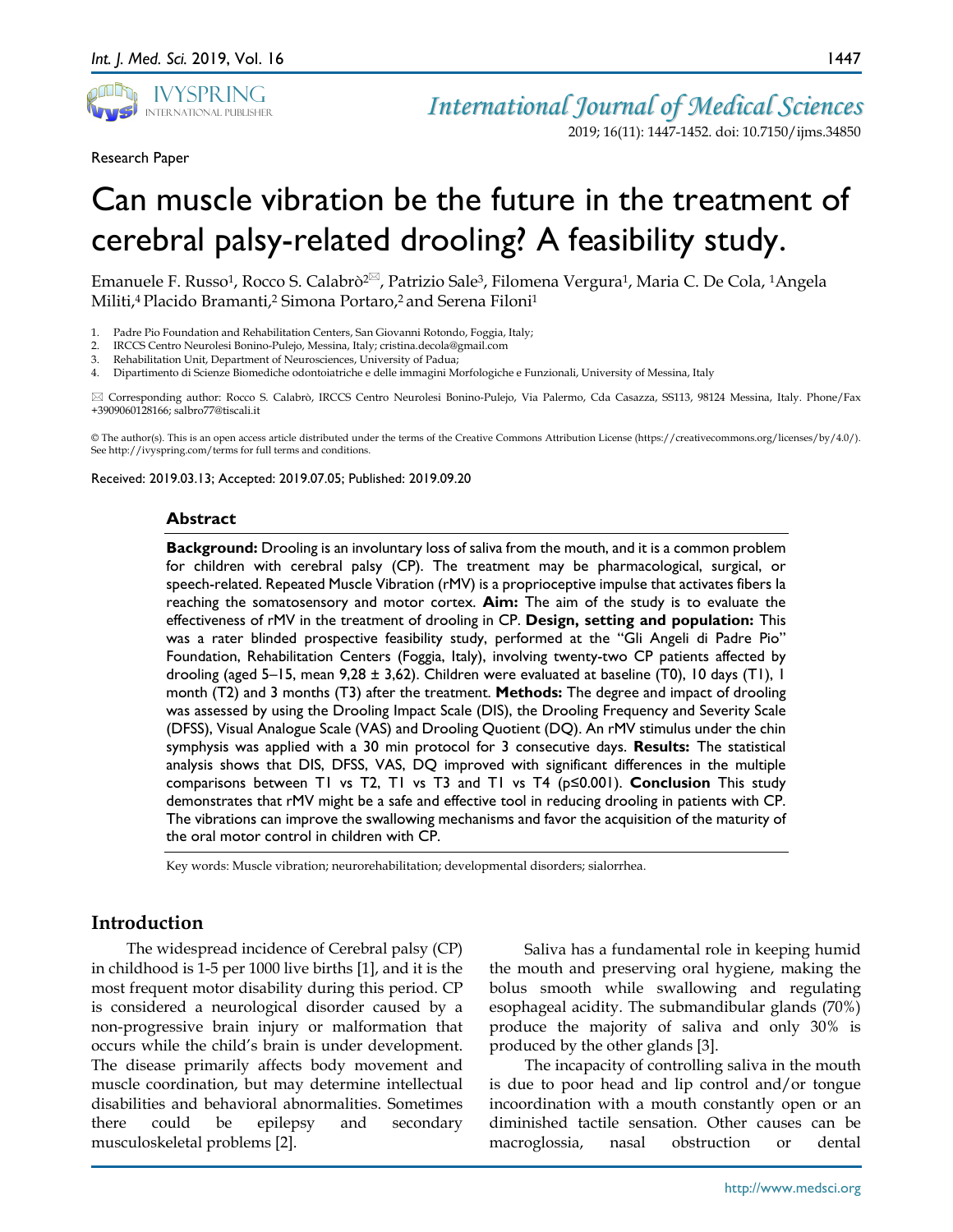malocclusion [4].

The incapacity to tackle oral secretions caused by oro-motor disorders is termed drooling or sialorrhea. Until the age of 18 months, drooling is normal, and it is accepted until the age of four. [5-7]. Drooling may affect up to 45 % of CP patients, and can be classified into anterior and posterior. The former is clinically visible and it occurs in the oral phase of swallowing, whilst the latter is concerned with the spilling of saliva on the tongue due to the facial isthmus, and it regards the pharyngeal phase in patients with serious oropharyngeal dysphagia [5-8].

Drooling can cause distress and affliction not only in children, but also in parents and caregivers, due to bad smelling, irritated or macerated facial skin, orofacial infections, dehydration, speech and masticatory problems [9]. The probability of aspiration pneumonia and chest infections are higher. Unfortunately, all these problems can lead to social isolation. [9]. The various available treatments include anticholinergic drugs, rehabilitation, kinesio-taping, botulinum toxin injection and, in specific cases, surgery [10-13].

Some studies have assessed the validity of rehabilitation by using oro-motor therapy, behavioral approaches and biofeedback. The use of sublingual, oral and cutaneous medication (muscarinic cholinergic receptor antagonists) is now limited because there is very little evidence of its validity and it may have side effects [14]. Although some studies have demonstrated the efficacy of botulinum toxin [12], the best approach to this devastating problem has not been determined yet [15-16].

The use of vibratory stimuli has demonstrated practical applications in the areas of therapeutic rehabilitation and exercise performance. Muscle vibration is a technique that applies a low-amplitude/high-frequency vibratory stimulus to a specific muscle using a mechanical device. Repeated Muscle Vibration (rMV) is a proprioceptive impulse that activate fibers Ia reaching the somatosensory and motor cortex. rMV has been employed in rehabilitation in many cases with considerable results. It has been demonstrated that rMV may reduce spasticity [17], and facilitate motor control tasks [18], improve fatigue resistance, time of force development and strength [19], intensify muscle contraction [20], and improve gait [21].

The aim of the study is to evaluate a new technique based on rMV for the treatment of drooling in patients with CP. We postulated that rMV might improve drooling by boosting oral motor control, considering its positive effects on muscle coordination and strength.

# **Materials and methods**

# **Study design and population**

This was a rater blinded prospective pilot study performed at the "Gli Angeli di Padre Pio" Foundation, Rehabilitation Centers, Foggia, Italy. Among the 50 CP patients screened for study enrolment, twenty-two children met the inclusion criteria and entered the study. The children (8 males, 14 females, aged 5 – 15 years, mean 9,28 ± 3,62) were enrolled from February 2016 to April 2018.

Inclusion criteria were: i) confirmed diagnosis of cerebral palsy, ii) score of  $\geq 6$  on DFSS, iii) age between 5 and 18 years, and iv) informed consent obtained by the parents/caregivers. Exclusion criteria were: i) previous surgical interventions for saliva control, ii) use of drugs that could interfere with saliva secretion (including botulinum toxin) and iii) involvement in other medical studies.

This study was approved by the Local ethics committee (IRCCSME-ID 29/2015), and was performed in accordance with the Declaration of Helsinki. All parents or caregivers gave their informed consent for this study.

Muscle vibration was applied by means of the Cro®System (Pacioni&C. S.n.c, Italy), an electromechanical transducer with a particular mechanical support. We used a low amplitude rMV at a fixed frequency of 100 Hz. Thanks to a little probe (diameter of 10mm), the vibration was located over submandibular muscles, behind mandibular symphysis, i.e. digastric, mylohoyid, hyoglossus, geniohyoid, genioglossus and styloglossus muscles (Fig. 1). The transducer was directed so that it produced sinusoidally modulated forces ranging between 7 and 9 N. The range of vibration amplitude was from 0.05 to 0.1mm.

The training lasted 3 consecutive days, and was performed three times a day. Every application lasted 10 minutes and there was an interval of 60s between the three applications, so that the person's muscles could relax.

# **Outcome Measures**

Children were evaluated by a skilled speech therapist, at baseline (T0), 10 days (T1), 1 month (T2) and 3 months (T3) after the treatment.The degree and impact of drooling was assessed by means of the Drooling Impact Scale (DIS) and with the Drooling Frequency and Severity Scale (DFSS), Visual Analogue Scale (VAS), Drooling Quotient (DQ). Every measurement was performed in the morning under normal conditions about 1 hour after mealtime.

The DQ (expressed as a percentage) is a method, which is semi-quantitative obtained by observation.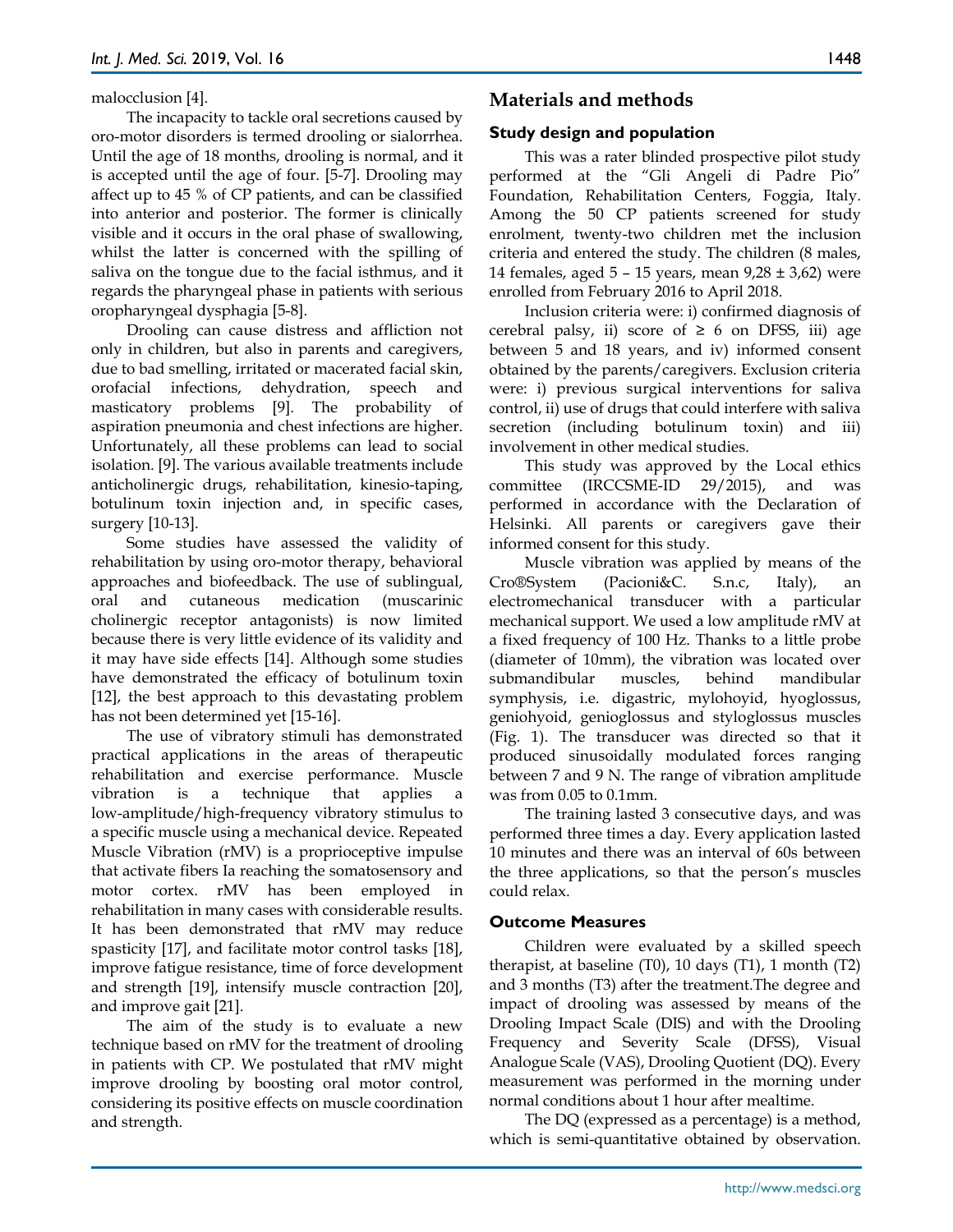After having wiped off the saliva from the chin and any trace of food that had remained in the mouth was taken away too, the drooling quotient assessment started. DQ was recorded, registering the episodes of drooling that took place during two stages of 5 minutes that were separated by an interval of 30 minutes [22]. When new saliva appeared on the lip margin or drooling started from the chin, it was considered as an episode of drooling. Every 15 seconds, for 5 minutes (totally 20 assessments) there was a control to verify if drooling was occurring or not. During the DQ 'rest' condition, the child could watch TV, sit in an upright position on his wheelchair, but he did not have to talk. In the DQ "activity" condition, according to the child's interests and his abilities they could perform different activities such as using electronic communication devices or play building blocks.



Fig. 1 shows the transducer position during drooling treatment in a patient with cerebral palsy.

In the DIS questionnaire that we distributed the week before, there were 10 questions rated from 1 to 10 on a semantic differential scale [23]. The total scoring of the questionnaire gives a general evaluation on the impact that drooling has on the child and the severity of drooling. The maximum possible total for the scale was 100. To evaluate the frequency of drooling and its severity the DFSS scale was adopted [24]. Every person was attributed with a grade that corresponded to these definitions: 1, dry (when there was no drooling); 2, mild (when only the lips were wet); 3, moderate (when the lips and chin were wet); 4, severe (when drooling wetted clothes); 5, profuse (when it wetted clothes, hands and objects). The frequency of drooling was rated too: 1, no drooling; 2, sporadic drooling; 3, repeated drooling, 4, unceasing drooling. Taking into consideration the values of both scales, a combined drooling scale was formed that went from 2 to 9. In addition, the parents were administered a VAS scale, to get their impression on the symptom severity (0 absence of drooling, 100 = exaggerated drooling).

#### **Statistical analysis**

The normality of the distribution of all variables was assessed by the Shapiro –Wilk statistic. Data are reported as Median and Interquartile Range (IQR). For every outcome variable taken into consideration, to prove the differences among the different assessment period, the Friedman test was adopted, after that Wilcoxon signed rank test and Holm-Bonferroni sequential correction were carried out for multiple comparisons [25].

For every analysis p values <0.05 were regarded significant in terms of statistics.

#### **Results**

All participants completed the three sessions of the treatment, without reporting any significant adverse event. Table 1 summarizes the participants' characteristics.

Friedman test results were significant for all clinical test scores administered, demonstrating a significant reduction among the assessment time points in DQREST ( $χ$ 2 (3) = 29.099, p≤0.001), DQACT  $(\chi^2 \quad (3) = 35.250, \quad p \le 0.001), \quad \text{DIS} \quad (\chi^2 \quad (3) = 34.422,$ p≤0.001), VAS ( $\chi$ 2 (3) = 31.010, p≤0.001) and DFSS ( $\chi$ 2 (3) = 34.153, p≤0.001) scores. Indeed, we found a significant reduction in frequency, intensity and severity of drooling at rest and during patient's activities (Fig 2).

However, the post-hoc analysis revealed statistically significant differences only between baseline (T0) and the other assessment time points (T1, T2 and T3), as showed in Table 2. Hence, the score changes are significant from baseline to post-treatment and after the improvement remains stable (table 3).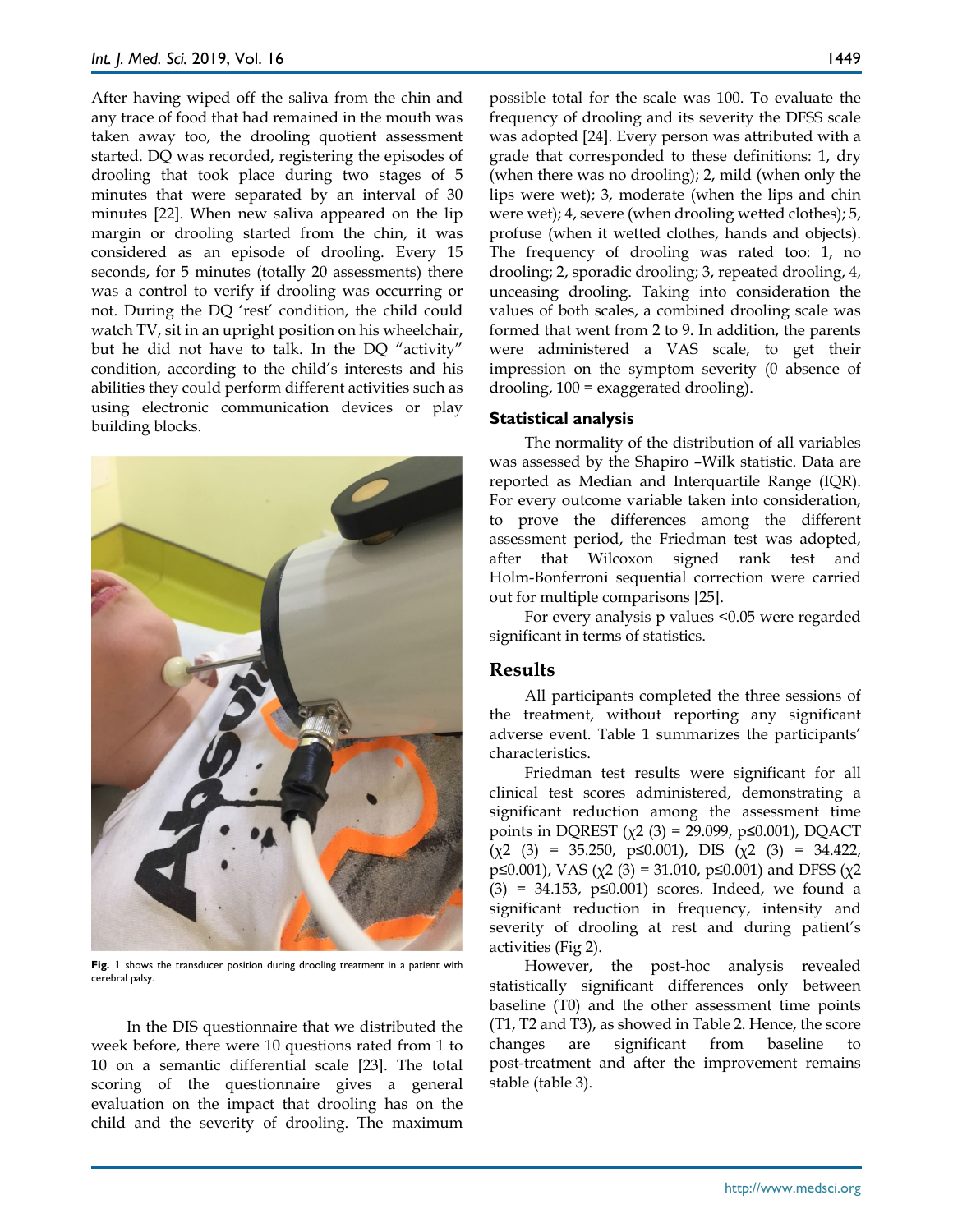

|  |  | Table 1. Characteristics of the sample. |  |  |  |
|--|--|-----------------------------------------|--|--|--|
|--|--|-----------------------------------------|--|--|--|

| Participants            | 22              |
|-------------------------|-----------------|
| Age (years)             | $9,68 \pm 3,45$ |
| <b>Affected side</b>    |                 |
| Unilateral              | 1               |
| Bilateral               | 21              |
| Cerebral palsy subtype  |                 |
| Spastic                 | 20              |
| Dyskinetic              | $\overline{2}$  |
| Ataxic                  | $\Omega$        |
| <b>Comorbid Factors</b> |                 |
| Epilepsy                | 8               |
| Intellectual disability | 20              |
| <b>Food intake</b>      |                 |
| Unimpaired              | $\overline{4}$  |
| Dysphagic               | 17              |
| Gastronomy tube         | 1               |
| Speech                  |                 |
| Unimpaired              | 1               |
| Dysarthric              | 12              |
| Anarthric               | 9               |

The quantitative variable age is expressed as mean ± standard deviation, whereas the qualitative variables as absolute frequencies.

# **Discussion**

To the best of our knowledge, this is the first attempt to evaluate the effect of focal muscle vibration in the treatment of sialorrhea. Our pilot study support our idea that rMV could be a valuable tool to improve drooling in children with CP. Indeed, we found a significant reduction in frequency, intensity and severity of drooling at rest and during patient's activities, as demonstrated by the clinical test administered before and after the treatment.

#### **Table 2.** Median and IQR of evaluation at baseline (T0), post-treatment (T1) and two follow-up (T2-T3).

|               | Baseline (T0)                    | Post-treatment                    | Follow-up (T2) Follow-up         |                  |  |
|---------------|----------------------------------|-----------------------------------|----------------------------------|------------------|--|
|               | Median (IQR)                     | (T1)                              | Median (IQR)                     | (T3)             |  |
|               |                                  | Median (IQR)                      |                                  | Median (IQR)     |  |
| <b>DESS</b>   | $6.0(6.0-7.0)$                   | $5.0(4.0-6.0)$                    | $4.0(4.0-5.0)$                   | $4.0(4.0-5.0)$   |  |
| DIS           | 70.0 (57.1-78.0)                 | 37.0 (23.9-47.2)                  | $33.5(18.5-55.0)$                | 31.0             |  |
|               |                                  |                                   |                                  | $(18.8 - 54.5)$  |  |
| DQACT (%)     | $52.5(40.0-$<br>61.2)            | $25.0(15.0-36.2)$                 | 20.0 (10.0-35.0) 10.0 (5.0-35.0) |                  |  |
| <b>DOREST</b> | 42.5 (23.7-62.5) 22.5 (8.7-36.2) |                                   | $15.0(5.0-26.2)$                 | $10.0(3.7-26.2)$ |  |
| (%)           |                                  |                                   |                                  |                  |  |
| <b>VAS</b>    |                                  | 75.0 (63.7-88.5) 36.5 (25.0-60.0) | 30.0 (13.7-70.0) 30.0            |                  |  |
|               |                                  |                                   |                                  | $(18.7 - 62.5)$  |  |

**Table 3.** Friedman's test and Wilcoxon signed rank test (with Holm- Bonferroni sequential correction) results.

|                      | test    | Friedman Wilcoxon signed-rank test |         |                                |                                                            |                                |       |
|----------------------|---------|------------------------------------|---------|--------------------------------|------------------------------------------------------------|--------------------------------|-------|
|                      | p-value | T0-T1                              | T0-T2   | T <sub>0</sub> -T <sub>3</sub> | p-value p-value p-value p-value p-value p-value<br>$T1-T2$ | T <sub>1</sub> -T <sub>3</sub> | T2-T3 |
| <b>DFSS</b>          | < 0.001 | < 0.001                            | < 0.001 | < 0.001                        | 0.090                                                      | 0.112                          | 0.999 |
| <b>DIS</b>           | < 0.001 | < 0.001                            | < 0.001 | < 0.001                        | 0.666                                                      | 0.808                          | 0.808 |
| DQACT (%)            | < 0.001 | < 0.001                            | < 0.001 | < 0.001                        | 0.234                                                      | 0.168                          | 0.234 |
| <b>DOREST</b><br>(%) | < 0.001 | < 0.001                            | < 0.001 | < 0.001                        | 0.204                                                      | 0.340                          | 0.647 |
| VAS                  | < 0.001 | < 0.001                            | < 0.001 | < 0.001                        | 0.999                                                      | 0.999                          | 0.999 |

Besides the medical problems, this annoying symptom can be considered a social disability, as it becomes an obstacle for social interaction. Consequently, it has a negative impact on both CP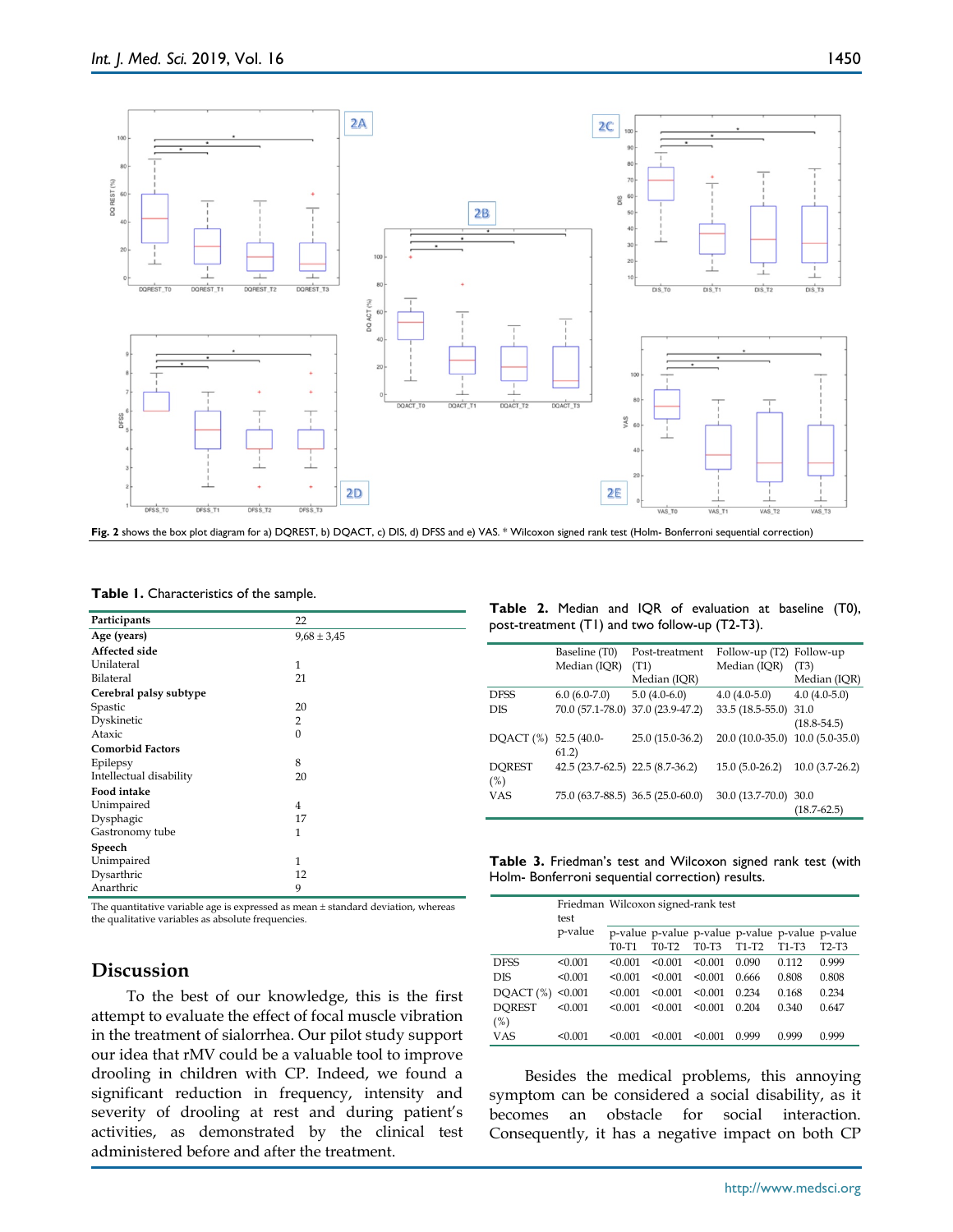patients and caregivers' quality of life, being drooling quite common in such neurological disorder. Although drooling may have different causes, in CP patients it is more due to a disturbed deglutition than to hypersalivation [26]. Indeed, due to neurodevelopmental delay there could be a disturbance of some primary functions, including oral sensibility, swallowing, lip closure, and suction. However, in the presence of saliva overflow, the most probable cause is an incoordination of tongue mobility, as it has been demonstrated that the quantity of saliva produced remains constant. In CP patients an abnormal coordination of head and trunk, and orofacial and palatolingual musculature, should be also considered [27-29].

Thus, although many factors may contribute to drooling, the problem in CP depends mainly on the lack of oral motor control. Motor control and muscle strengthening can be influenced by a powerful proprioceptive stimulation, as rMV reaches undeviatingly both the SI and MI by activating (at low amplitudes) Ia afferent fibers. The straight connections between SI and MI cortices supplies the anatomical substrate necessary for the function played by MV in reorganizing the motor and somatosensory cortices [17].

This is the reason why, for the ever first time, we decided to use rMV for the treatment of drooling in these patients.

Although there are different therapeutic ways of treating sialorrhea, we believe that rMV could be of some help in improving the disabling symptom. Speech therapy training could be a good solution because it treats the causes and its long-term effects, but it depends entirely on the child's intellectual capacities and, besides, the treatment has to be repeated with regular frequency too [4]. The rMV treatment, instead, has the advantage of being applied in shorter sessions and its validity depends only on the correct target-muscle positioning of the transducer.

Botulinum toxin is valid and safe treatment of sialorrhea, but it has many disadvantages [11,15,16]. Indeed, it is only temporarily effective, as every 3-6 months the patient should repeat it, and it is very expensive due to both the drug costs and the need of highly qualified multidisciplinary staff [4, 11]. Moreover, the main disadvantage of the treatment is that it concentrates only on the effect (i.e. reduction of saliva production) and not on the causes (i.e. oral motor incoordination), as instead rMV does [12, 26].

The surgical treatment, although definitive and valid, should be considered only in selected cases, as it needs a specialized team and general anesthesia [10]. Finally, the use of specific drugs, such as

anticholinergics, may lead to undesirable and harmful side effects, including insomnia, irritability, diarrhea and vomiting [14].

Differently from most of the previous studies, the rMV approach acts on the cause of drooling and not on the effects. rMV can also be used in non-collaborating individuals (as most of the patients with intellectual disability are) that would not allow them to actively participate in a speech therapy training, as those enrolled in our study.

Notably, we found that the improvement of drooling was already evident one week after the end of the treatment and lasted up to three months. The treatment was well tolerated and safe, there were no adverse events and dropouts.

We have applied focal vibrations under the chin symphysis to stimulate the muscles behind mandibular symphysis, i.e. digastric, mylohoyid, hyoglossus, geniohyoid, genioglossus and styloglossus muscles. This vibratory stimulus may therefore have affected the orofacial and lingual palate mechanisms, improving coordination, muscle tone, strengthening the muscles and giving a great sensorial stimulus.

Indeed, it is possible that the improvement of the coordination and strength mechanisms of the treated muscles could favor the improvement of swallowing through the acquisition of a maturity of the oral motor control. Consequently, the best management of saliva inside the mouth causes an immediate improvement of the drooling. Swallowing, once acquired, is constantly trained in the activities of daily life, thus probably potentiating the effects of the treatment, also at follow-up.

The rMV training could have boosted connectivity within the sensorimotor areas by activating Ia fibers [31, 32]. Indeed, such higher vibration frequencies have been shown to elicitate motor response, spinal and supra spinal reflexes and the activation of suprasegmental structures so to modify motor command strategies. More in detail, it has been shown that the rMV-induced modifications are very likely due to at least 2 forms of plasticity: i) a form of nonsynaptic plasticity that induces changes in the intrinsic properties of neural membranes (explaining the lowering of the motor threshold), and ii) a Hebbian-like mechanism of synaptic plasticity, which may account for the functional restoration of inactivated, though preserved, motor pathways and/or rearrangements of motor cortical maps [17].

This is the reason why we may argue that the use of vibrations is an effective and potentially long-lasting method for treatment for sialorrhea.

The main limitations of this study include the low number of participants and the absence of a